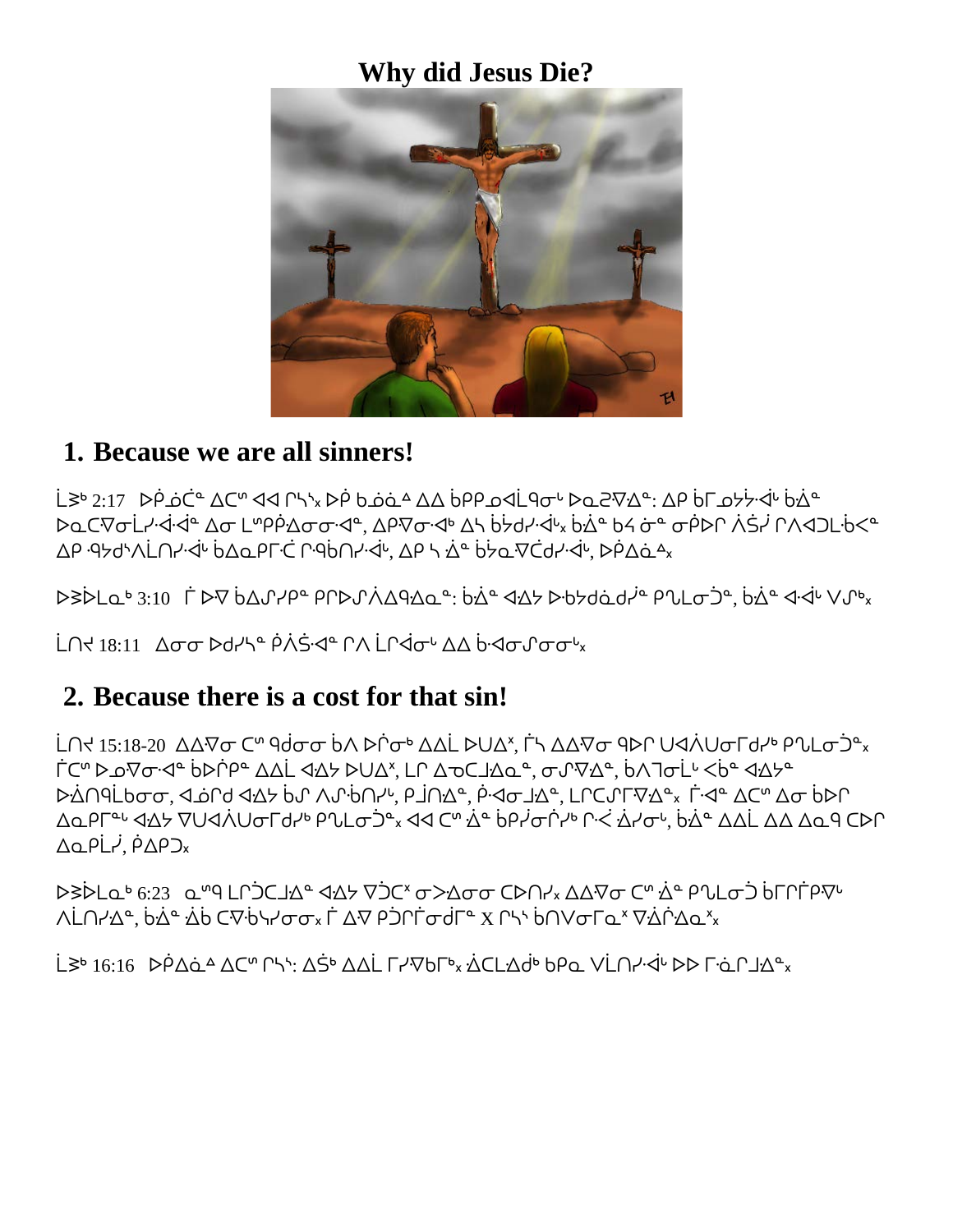

**There is a cost for sin!**

# **3. Because Jesus died and paid for our sins on the cross!**

LՈ + 1:21 <sup>0</sup> ΦΔΥ ΤΟ Β ΦΘ ΦΟ ΦΘ ΦΘ ΦΘ ΦΘ ΦΘ ΔΑ ΦΘ ΦΘ ΦΘ ΦΘ ΦΘ ΔΑ ΦΘ ΦΟ ΔΑ ΦΟΛΑ ΦΟΛΑ ΦΟΛΑ ΦΟΛΑ ΦΟΛΑ ΦΟΛΑ ΦΟΛΑ ΦΟ ᐅᒪᒋᑑᑕᒧᐎᓂᓃᕽ, ᐅᑮᐃᑰᓐ᙮

DSDLαb 5:8 447 C" Δ P P Lσ D PP < < CΔdα "4σ " V A P Δα" 4σ" 76 95Λ D L Γ Δ Π Α Π  $\nabla \dot{\rho} \cap \rho \wedge \mathcal{A}^x$ ,  $\rho \dot{\rho} \nabla \dot{\rho} \cap \dot{\rho} \nabla^x$ 

ᒞᓐ 3:16 ᐋᓃᔥ ᑭᔐᒪᓂᑑ ᐁᐲᒋᔕᐌᓂᒫᒡ ᐯᒫᑎᓯᓂᒡ ᐊᑮᕽ, ᑮᒦᑭᐌ ᐁᐯᔑᑯᓂᒡ ᐅᑯᓯᓴᓐ, ᐊᐌᓀᓇᓐ ᐃᑕᔥ ᐃᑯ <u>٩UVሩσLη V</u>o Γσιης ΑάΠΥΡ, ΓΑΣΗΔΟΎ ΔΑΣΟ ΛΕΠΥΔΕ ΔΟ ΑΔηριστή

i Nt 18:11  $\Lambda$ ơơ Ddi<sup>n</sup> PẢ Sta PA LO dơ VÀ hơn loan n

## **4. Salvation is a free gift, not by good works. You must take God's word for it, and trust Jesus alone!**

ᐃᔑᒋᑫᐎᓇᓐ **4:12** ᑳᐐᓐ ᐄᑐᒃ ᑯᑕᒃ ᐊᐎᔭ ᐅᑕᔮᓰᓐ ᐱᒫᒋᐃᐌᐎᓐ, ᐋᓃᔥ ᑳᐐᓐ ᑯᑕᒃ ᐊᔮᓯᓅᓐ ᐃᔑᓂᑳᓱᐎᓐ ᐅᐅᒫ UÒ √dÀ √da da vient vient vie

ᐃᐲᔑᔭᓇᒃ **2:8-9** ᐅᑭᔐᐙᑎᓯᐎᓂᕽ ᐅᔕ ᑭᑮᐅᒋᐱᒫᒋᐃᑰᒻ, ᐋᓃᔥ ᑭᑮᑌᐺᔦᑖᒻ᙮ ᑳᐐᓐ ᐐᓐ ᑮᓇᐙ ᐃᐃ ᑭᑲᔥᑭᑕᒫᓱᓰᒻ, <del></del> የ∿LσϽ ⊳S ΔΔ ⊳Γ̓Ρ∇Δª<sub>×</sub>9 ὁΔ̓ª Δ̓≏ ὁ Ϥ Δ Ϥ ΔΡ̓Δσ<sup>x</sup> ⊳Γ̓Υ δª ΛLՐΔd̓Δª. ϤΔሃ Կ Δσσ ∇ἑ ∩∩∩∩∩∩∩

<u></u> CΔC, 3:5 ΡΡΛLΓΔdά • « bά • Cη ά • ΡΓρ<ΙρΡΔσάσ<sup>×</sup> bΡΔΛΓ9Σ, ΔΔL η ά • Δd Dd</Ιά 9Δ • PPDΓΛLΓΔda®x << Η PULσJ DCUb® ΡΡΔJΓΑΔda®, ΡΡΑ-ΗΣΚΑΦάΩ® ∇ΡDΨΡσCΔΡΔα ᐅᔥᑭᐱᒫᑎᓯᐎᓐ ᑲᔦ ᐁᑮᒦᓂᓇᕽ᙮

## **5. We must put our faith and trust in Christ alone!**